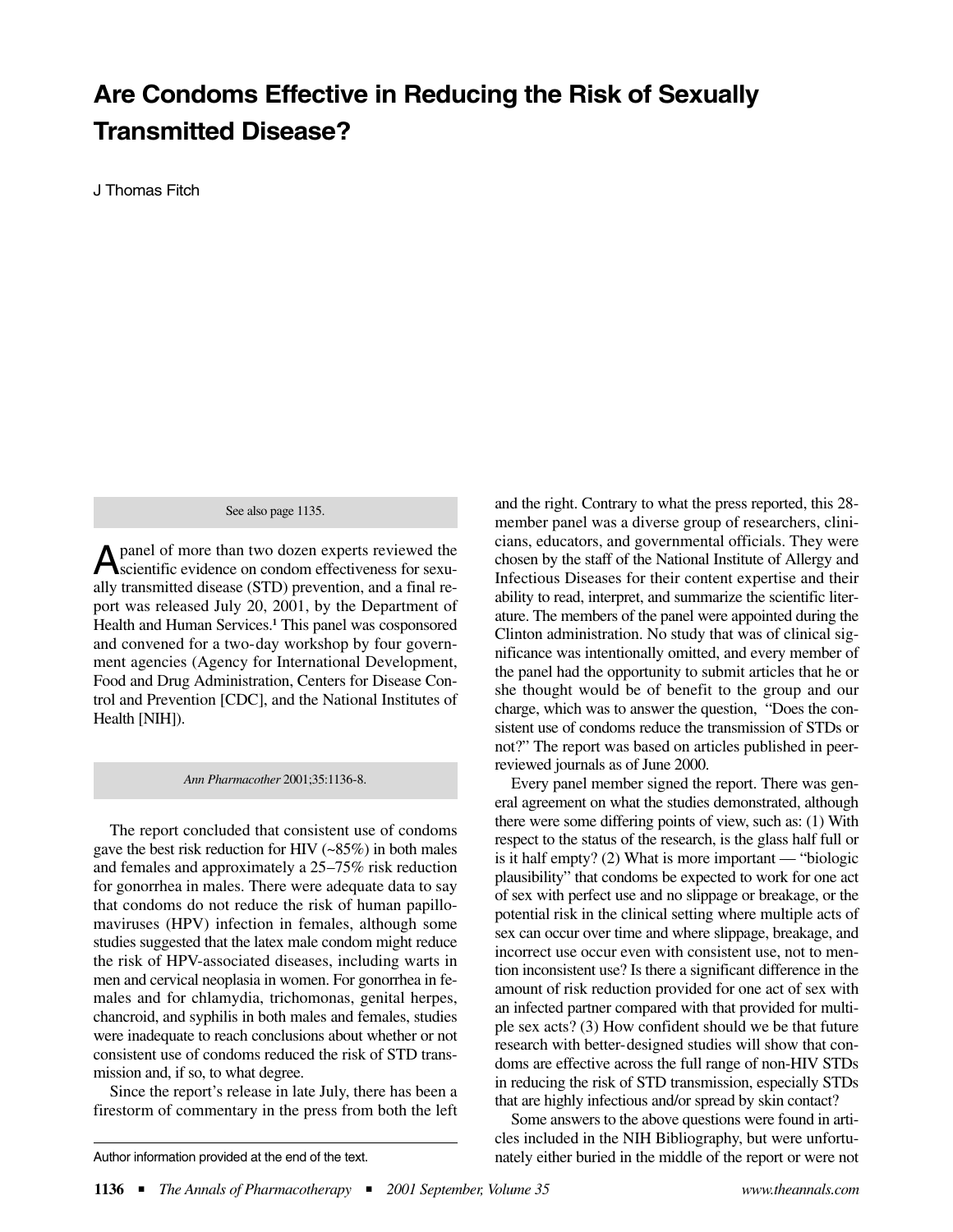included in the final report. Although many factors determine condom effectiveness, the most important are (1) the infectivity (or ease of transmission) of the STD; (2) the consistency of condom use; (3) the exposure that may occur even with consistent use due to breakage, slippage, and incorrect use; (4) the number of acts of vaginal intercourse with an infected partner; (5) the sex of the individual; and (6) whether or not the STD can be transmitted by skin contact occurring outside the area covered by a condom.

The significance of differences in infectivity between individual STDs was discussed in the report, but its importance was unfortunately lost in the final summary and conclusions. On page 12, the report states that failure to use a condom or slippage and breakage is more important for diseases like gonorrhea, which is easily transmitted, than HIV, which is much less easily transmitted. For example, the risk of acquiring HIV from one act of sex with an infected partner without the use of a condom is approximately 1:1000. (This is simply an estimate of the mean infectivity; the actual infectivity probably varies from 1:250 with a high viral load to 1:10 000 with a low viral load.)**2,3** In comparison, the risk of acquiring gonorrhea from one act of sex in a male is approximately 1:5, and the female's risk is ≥1:2.**4,5** One would expect greater risk reduction with condoms from an STD with a risk of 1:1000 (HIV) versus 1:2 (gonorrhea in females) per act of sex without a condom.

One important study**<sup>6</sup>** that was reviewed but not included in the report showed that even with consistent (100%) condom use by college men (mean 5 y condom experience), one in 10 condom uses resulted in potential exposure to disease due to incorrect use, slippage, or breakage.

Another article**<sup>7</sup>** included in the NIH Bibliography, but not included in the final report because it was a commentary rather than a study, is an article by a respected group of researchers. In this article, the authors make the following statement: "Product labeling and counseling of people at risk have to make a clear distinction between absolute protection ('prevents infection') and partial protection ('reduces the risk of infection'). Another important counseling point is that single-episode efficacy and cumulative efficacy diverge widely as the number of exposures to an infected person increases. A method that is more than 99% effective for a single coital act can give an 18% cumulative failure rate with 100 exposures over time  $(1-0.998^{100})$  =  $0.18$ )."

Even with HIV, condoms do not "prevent" infection, but rather offer significant risk reduction. Applying the same formula to the risk of a female acquiring gonorrhea from an infected male partner (≥50% risk from a single act of sex) and using the 10% risk of exposure due to incorrect use, slippage, or breakage, a female's probability of being infected when using a condom for one act of sex is 5% versus a 50% probability of infection with no condom use. After five acts of sex with an infected male, 97% of females would be expected to be infected with no condom use versus 23% of females who always used a condom, but had a 10% risk of exposure per act. After 10 acts of sex with an infected partner, 40% would likely be infected

even if they always used a condom; after 20 acts of sex, the risk increases to 64%. In comparison, the risk of acquiring gonorrhea from an infected female partner in a male using condoms consistently with a 10% risk of failure per use would be 10%, 18%, and 33% after five, 10, and 20 exposures, respectively. This phenomenon may explain why our studies showed risk reduction for gonorrhea in males but not females. Inconsistent use dramatically increases the probability of becoming infected.

A significant study done in 1999**<sup>8</sup>** was part of the NIH Bibliography, but was not included in our report because it measured the impact of condoms on a group of six STDs rather than individual STDs. This study took place in four Atlanta teen clinics with a grant from the CDC and was supervised by CDC personnel. It studied condom effectiveness in girls aged 14–19 attending these clinics for a group of six STDs as a whole (chlamydia, gonorrhea, trichomonas, syphilis, hepatitis B, herpes simplex type II). At the start of the study, 40% of the girls were infected with one or more of the six STDs (87% of the infected girls were asymptomatic). At the end of the six-month study, 23% were reinfected. The risk of acquiring at least one STD was not significantly different for the 12.6% of study participants who used condoms consistently compared with those who used condoms inconsistently or not at all. As most of the girls had steady boyfriends, this study illustrates what happens over time with numerous acts of sex with an infected partner even when a condom is used. Another alarming fact that is not unusual in adolescent studies is the small percentage of teens that use condoms consistently. Even in studies of HIV serodiscordant partners, approximately only 50% "always" used condoms.

With significant risk reduction afforded by consistent condom use for HIV, the question is not whether a condom should be used when someone has sex outside of a longterm monogamous relationship with an uninfected partner, but rather what is the risk of STD infection other than HIV, even with consistent condom use? Some fear that informing the public of how little we know about condom effectiveness would lead to nonuse of condoms. Although it is improbable that any scientific evidence supports this hypothesis, the question remains. Is it ethical for healthcare professionals, including physicians and pharmacists, to hide the truth from the public? As in every other area of health care, we must give accurate data as we attempt to steer our patients toward the healthiest and safest choices. Ultimately, each individual must decide how much risk he or she is willing to take. But such a decision can be made responsibly only if individuals are accurately informed about the degree of risk they face (or may face) if they choose to be sexually active. Yes, an individual is at greater risk with no or inconsistent condom use, but appreciable risk remains, even with consistent condom use . This remaining risk may lead to a significant chance of infection given multiple acts of sex with an infected partner, especially for females exposed to highly infectious STDs such as HPV, chlamydia, gonorrhea, chancroid, and probably syphilis.